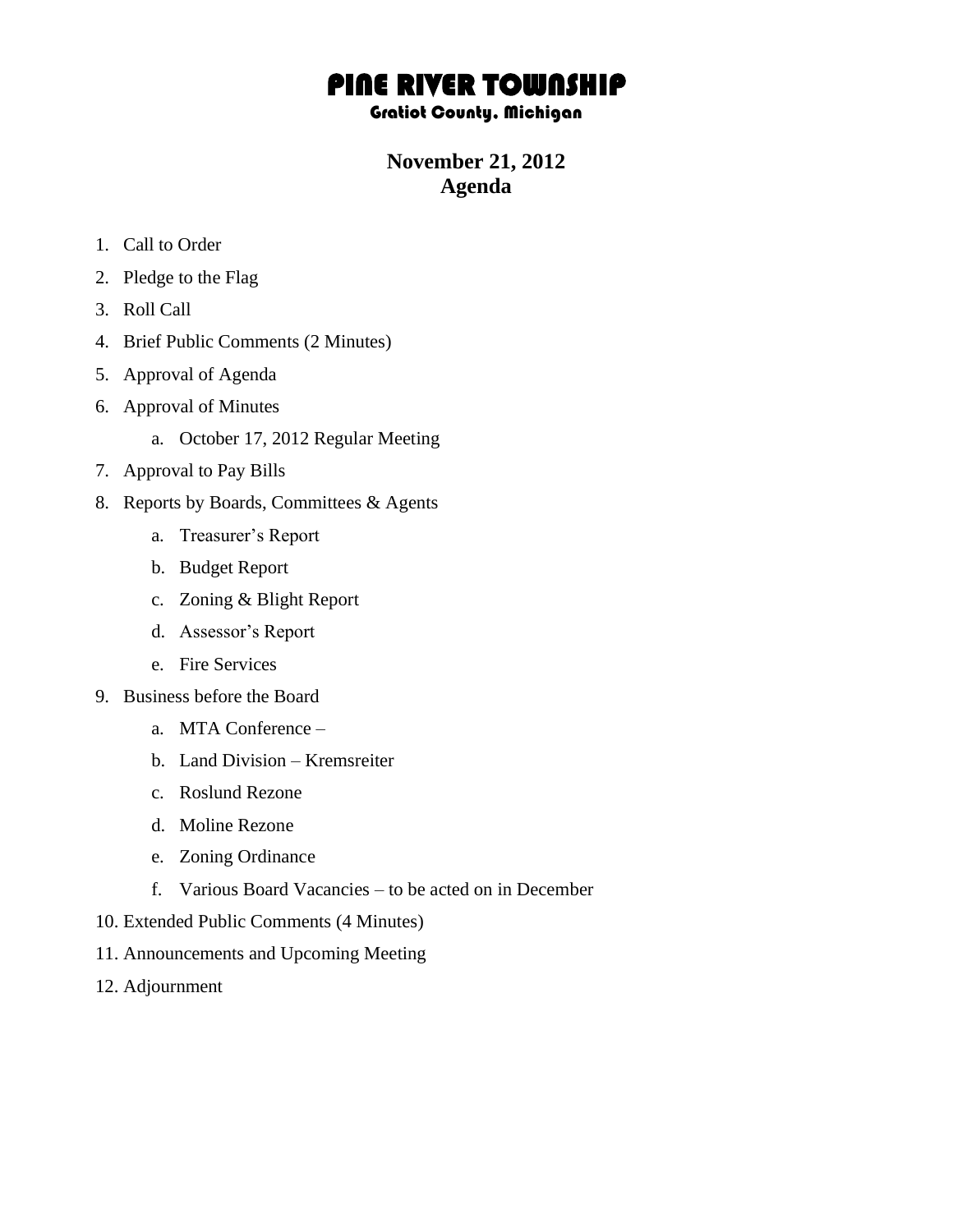## **MINUTES OF THE PINE RIVER TOWNSHIP BOARD MONTHLY MEETING NOVEMBER 21, 2012**

- 1. The regular monthly meeting of the Pine River Township Board was called to order at 7:00 pm by Supervisor Beeson at the Township Hall.
- 2. Pledge the flag: The board and the public said the pledge to the flag.
- 3. Roll Call: Beeson: present, Moeggenborg: present, Rademacher: present, Baker: absent, Best: present. 4 Board Members present, (1) absent Baker.
- 4. Brief Public comments (2 minutes): John Renneberg – mentioned that the County Commissioners acknowledged Kevin Beeson letter on a handicapped ramp for canoe launch at Luce Road Bridge.
- 5. Approve the Agenda: Motion by Moeggenborg: second by Best: to approve the amended agenda as presented. All present board members approved. Motion carried 4-0.
- 6. Approve the Minutes:

Motion by Best: second by Rademacher: to approve the Regular Meeting Minutes of October 17, 2012. All present board members approved. Motion carried 4-0.

7. Approval to Pay Bills:

Motion made by Moeggenborg: second by Best: to pay bills as presented in the amount of \$16,315.76. All present board members approved. Motion carried 4-0.

- 8. Reports by Boards, Committees & Agents
	- a. Treasurers Report Discussion; report placed on file.
	- b. Budget Report Discussion: report placed on file.
	- c. Zoning & Blight Officer Discussion: report placed on file
	- d. Assessor Report Discussion.
	- e. Fire Services Discussion.
- 9. Business before the Board

.

a. MTA Conference – January  $22-25$ <sup>th</sup> 2013 in Detroit. Check for registration needs to be sent in to get early bird rate.